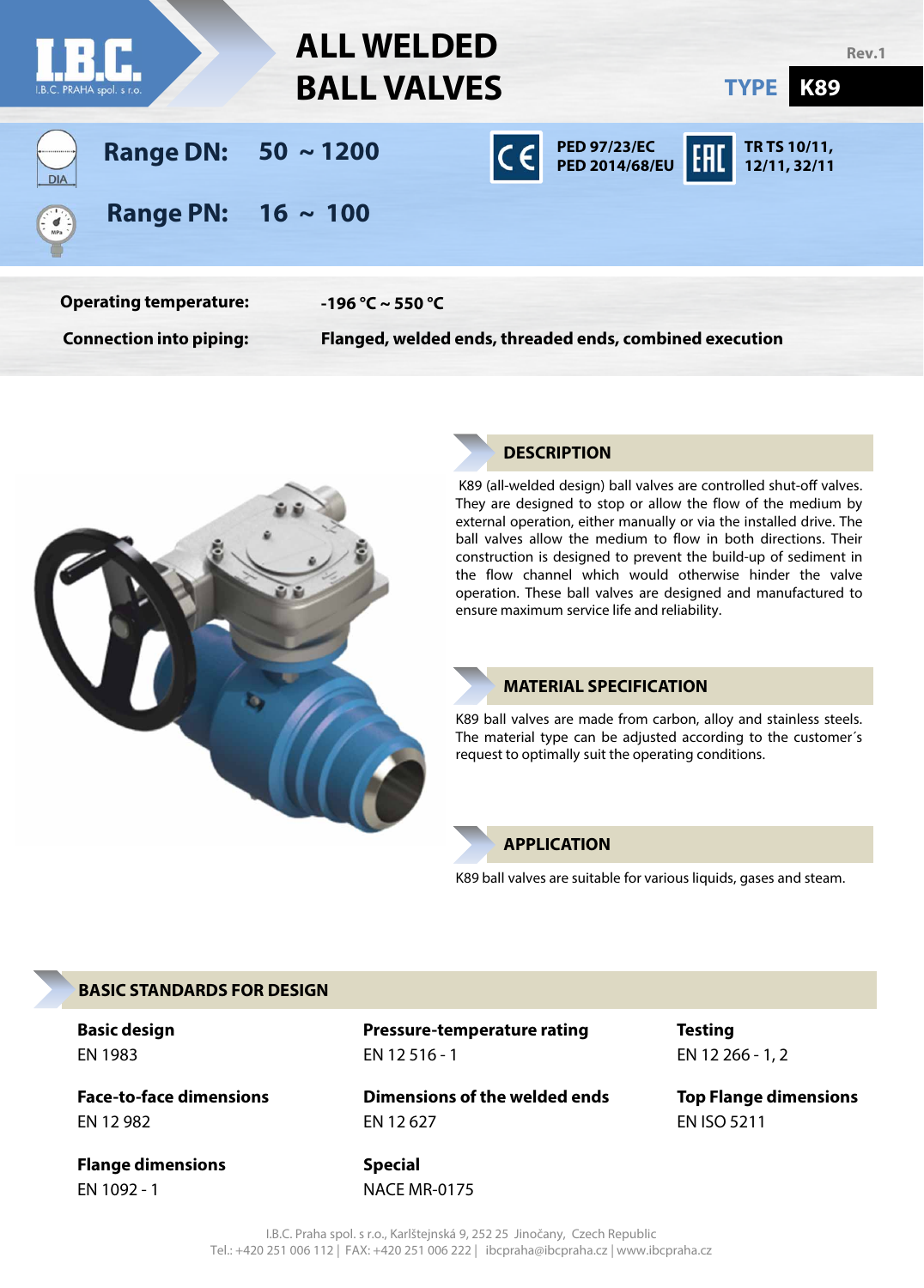# **ALL WELDED BALL VALVES TYPE K89**

**STRUCTURAL DESIGN**



### **A - control**

### **B – special execution**

- antistatic design
- by hand lever gear box + hand wheel
- electric actuator
- electric actuator + gear box
- pneumatic actuator

### **D – control stem sealing method**

- dynamic –2x O ring, static O - ring + Graphite
- dynamic  $-2x$  O ring, static– 2x O - ring
- dynamic 2xO-ring + Graphite (Fire safe design)
- static 2x O ring + Graphite (Fire safe design)
- O-ring + V-shaped PTFE ring packing

## **E – connection into piping**

- flanged
- welded ends
	- welded ends according to customer's requirements

### **C – flow direction**

- straight, full bore
- straight, reduced bore

### **F- Seats execution**

 The seats are made with single or double piston effect, with possibilities of greasing and in Fire safe design execution. Also the seats are supplied with "DBB" (double block and bleed) execution. The seats with single piston effect have possibility to reduce the pressure in an intermediate space between the ball and body. The seats with double piston effect are pressed to the ball also by the fluid pressure in the intermediate space, what is ensuring hermetic closure at the inlet and the outlet side of the valve. For restriction of the pressure in the intermediate space of the body an overflow device is mounted..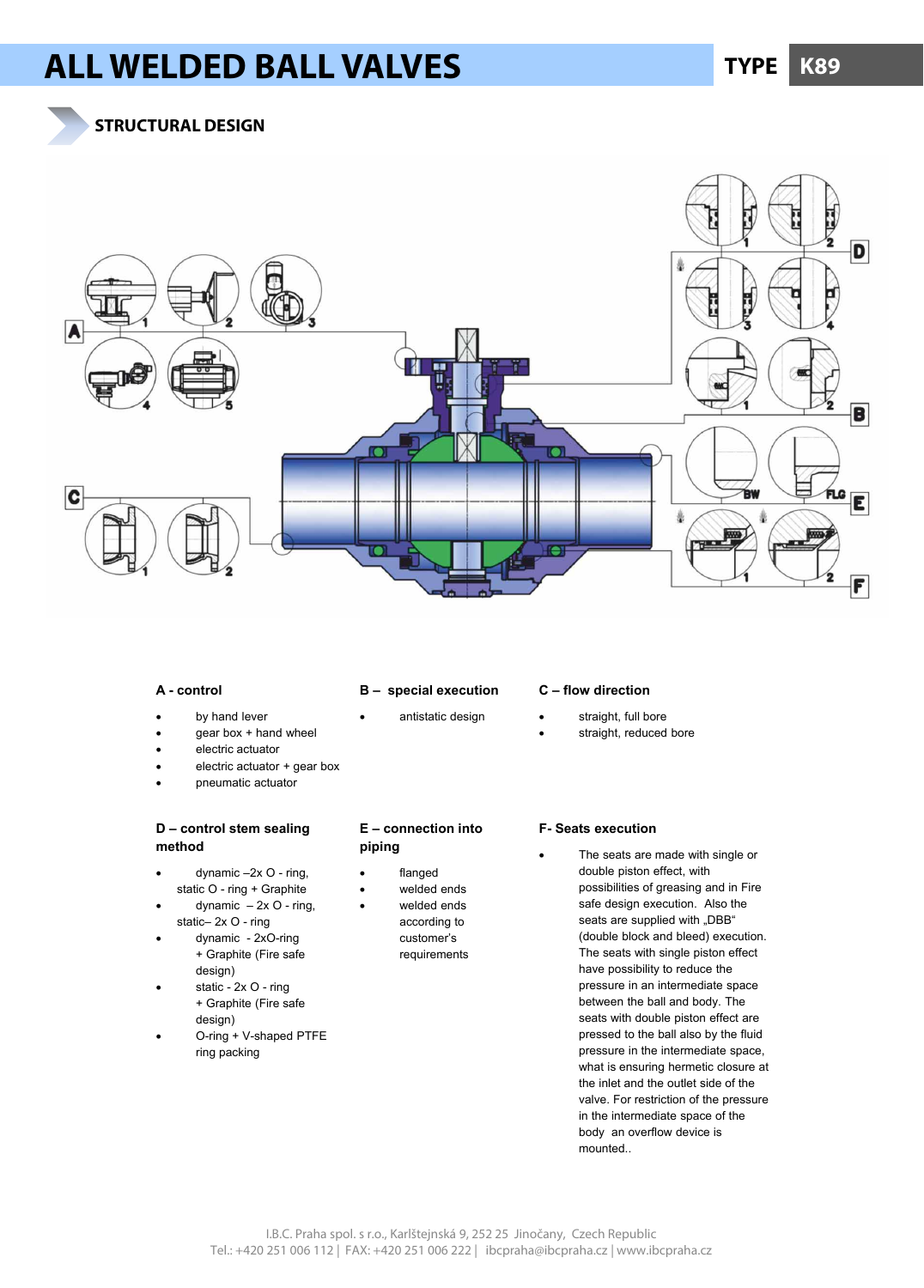# **ALL WELDED BALL VALVES TYPE K89**

**MATERIAL SPECIFICATION – WELEDED ENDS EXECUTION** 

# 9  $10$ 8 4  $1$ 3  $\|$  $\overline{2}$ Φą 5 12 11 6

| Pos.           | <b>Designation</b> |                              | <b>Material</b>              |                        |                        |                                  |                          |                        |                        |                        |  |  |  |  |
|----------------|--------------------|------------------------------|------------------------------|------------------------|------------------------|----------------------------------|--------------------------|------------------------|------------------------|------------------------|--|--|--|--|
| 1              | Body               | A350 LF2                     | A105                         | A182F5                 | A182F9                 | A182F304                         | A182F316                 | 1.4541                 | 1.4401                 | 1.4404                 |  |  |  |  |
| $\overline{2}$ | <b>Bonnet</b>      | A350 LF2                     | A105                         | A182F5                 | A182F9                 | A182F304                         | A182F316                 | 1.4541                 | 1.4401                 | 1.4404                 |  |  |  |  |
| 3              | Ball               | X12Cr13<br>$+ Cr$ (ENP)      | X12Cr13<br>$+ Cr$ (ENP)      | A182F5<br>$+ Cr$ (ENP) | A182F9<br>$+ Cr$ (ENP) | A182F304<br>$+ Cr (ENP)$         | A182F316<br>$+ Cr$ (ENP) | 1.4541<br>$+ Cr$ (ENP) | 1.4401<br>$+ Cr$ (ENP) | 1.4404<br>$+ Cr$ (ENP) |  |  |  |  |
| $\overline{4}$ | Upper Stem         | X12Cr13                      | X12Cr13                      | A182F5                 | A182F9                 | A182F304                         | A182F316                 | 1.4541                 | 1.4401                 | 1.4404                 |  |  |  |  |
| 5              | Bottom stem        | X12Cr13                      | X12Cr13                      | A182F5                 | A182F9                 | A182F304                         | A182F316                 | 1.4541                 | 1.4401                 | 1.4404                 |  |  |  |  |
| 6              | Seat               | A350 LF2 +<br><b>STL</b>     | $A105 + STL$                 | A182F5                 | A182F9                 | A182F304                         | A182F316                 | 1.4541                 | 1.4401                 | 1.4404                 |  |  |  |  |
| $\overline{7}$ | Seat ring          |                              | <b>PTFE</b>                  |                        |                        |                                  |                          |                        |                        |                        |  |  |  |  |
| 8              | O-ring             |                              | NBR, HNBR, EPDM, Viton, PTFE |                        |                        |                                  |                          |                        |                        |                        |  |  |  |  |
| $\overline{9}$ | O-ring             | NBR, HNBR, EPDM, Viton, PTFE |                              |                        |                        |                                  |                          |                        |                        |                        |  |  |  |  |
| 10             | O-ring             | NBR, HNBR, EPDM, Viton, PTFE |                              |                        |                        |                                  |                          |                        |                        |                        |  |  |  |  |
| 11             | Overlay            | Ni, Stelit 6                 |                              |                        |                        |                                  |                          |                        |                        |                        |  |  |  |  |
| 12             | Seat ring          |                              |                              |                        |                        | NBR, HNBR, EPDM, VITON, Graphite |                          |                        |                        |                        |  |  |  |  |

# **DIMENSIONS – WELEDED ENDS EXECUTION**



|           | <b>PN 40</b> |       |     |     |                 |      | <b>PN 63</b> |       |     |     |                          |      | <b>PN 100</b> |       |     |                |                                 |      |
|-----------|--------------|-------|-----|-----|-----------------|------|--------------|-------|-----|-----|--------------------------|------|---------------|-------|-----|----------------|---------------------------------|------|
| <b>DN</b> | <b>FLG</b>   | d     | H1  | H2  | EN ISO<br>5211  | (KG) | <b>FLG</b>   | d     | H1  | H2  | EN<br><b>ISO</b><br>5211 | (KG) | <b>FLG</b>    | d     | H1  | H <sub>2</sub> | <b>EN</b><br><b>ISO</b><br>5211 | (KG) |
| 50        | 300          | 54,5  | 70  | 204 | F07             | 21   | 300          | 52,3  | 69  | 138 | F07                      | 28   | 300           | 52,3  | 69  | 138            | F07                             | 28   |
| 65        | 360          | 70,3  | 100 | 305 | F10             | 33   | 360          | 68,1  | 100 | 160 | F10                      | 41   | 360           | 66,1  | 100 | 160            | F10/<br>F <sub>12</sub>         | 43   |
| 80        | 390          | 82,5  | 110 | 335 | F12             | 54   | 390          | 79,9  | 107 | 181 | F12                      | 58   | 390           | 78,9  | 107 | 181            | F <sub>12</sub>                 | 64   |
| 100       | 450          | 107,1 | 116 | 423 | F12             | 66   | 450          | 105,3 | 116 | 209 | F12                      | 72   | 450           | 103,1 | 116 | 209            | F12/<br>F14                     | 75   |
| 125       | 525          | 131,7 | 150 | 444 | F14             | 98   | 525          | 127,8 | 150 | 229 | F14                      | 115  | 525           | 127,1 | 150 | 229            | F14/<br>F16                     | 117  |
| 150       | 600          | 159,3 | 180 | 526 | F16             | 145  | 600          | 155,7 | 180 | 266 | F16                      | 170  | 600           | 152,3 | 180 | 266            | F16/<br>F <sub>25</sub>         | 195  |
| 200       | 600          | 206,5 | 197 | 619 | F <sub>25</sub> | 210  | 600          | 204,9 | 197 | 312 | F <sub>25</sub>          | 265  | 600           | 201,5 | 197 | 312            | F <sub>25</sub>                 | 295  |
| 250       | 730          | 258,8 | 250 | 855 | F30             | 285  | 730          | 255,4 | 250 | 475 | F30                      | 380  | 730           | 253   | 250 | 475            | F30                             | 470  |
| 300       | 850          | 307,9 | 300 | 940 | F30             | 445  | 850          | 301,9 | 300 | 510 | F30                      | 535  | 850           | 298,9 | 300 | 510            | F30                             | 650  |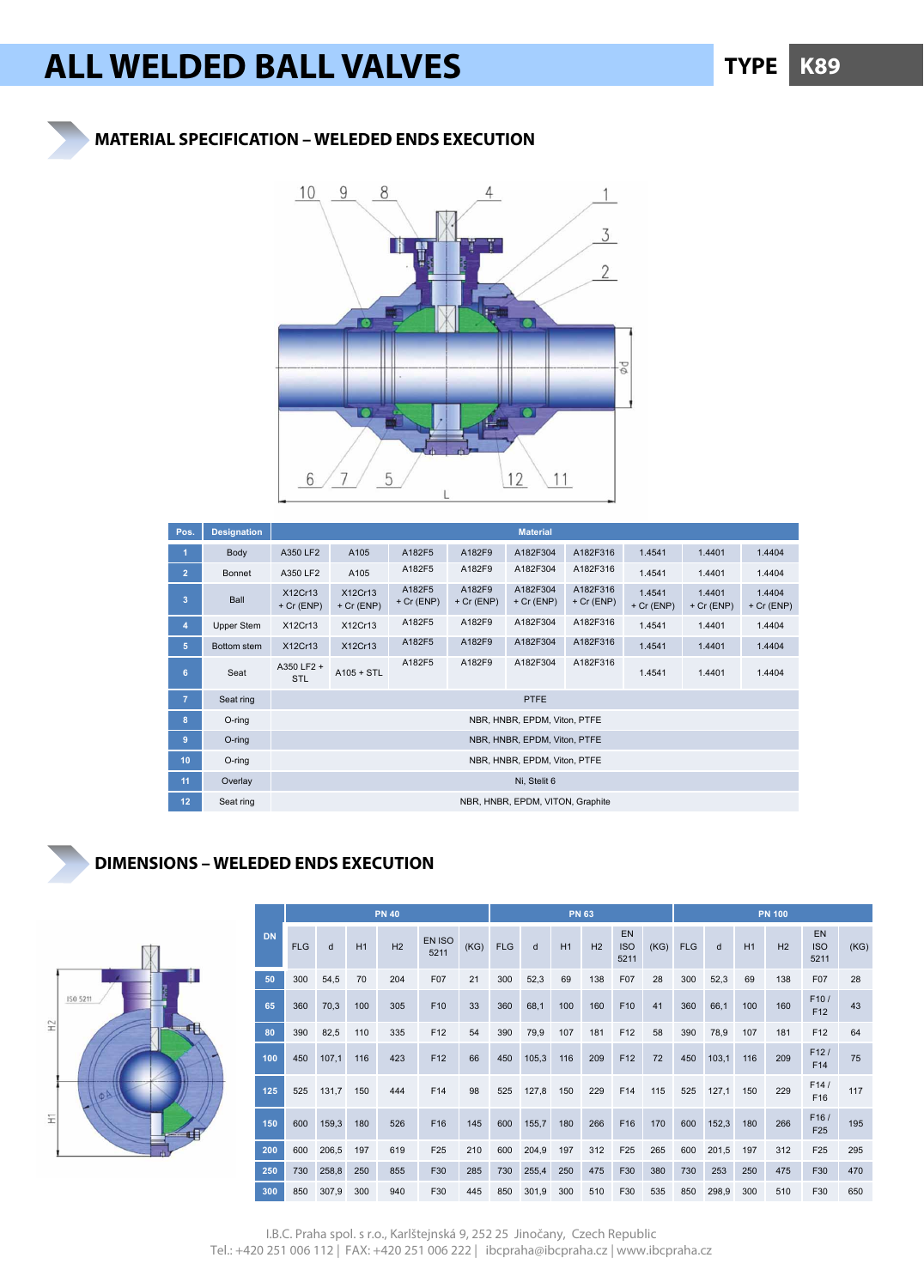# **ALL WELDED BALL VALVES KB9 K89**

# **MATERIAL SPECIFICATION – FLANGED EXECUTION**

| Pos.           | <b>Designation</b> | <b>Material</b>     |
|----------------|--------------------|---------------------|
| 1              | Body               | <b>P265 GH</b>      |
| $\overline{2}$ | Ball               | 1.4301              |
| 3              | Seat               | <b>PTFE</b>         |
| 4              | Ring               | P265 GH + ENP       |
| 5              | O-ring             | <b>VITON</b>        |
| 6              | Spring             | <b>INCONEL X750</b> |
| $\overline{7}$ | <b>Upper Stem</b>  | 1.4301              |
| 8              | <b>Bottom stem</b> | 1.4301              |
| 9              | <b>Bushing</b>     | <b>PTFE</b>         |
| 10             | $O$ -ring          | <b>VITON</b>        |
| 11             | Gland              | <b>PTFE</b>         |
| 12             | Nut                | P265 GH             |



# **DIMENSIONS – FULL BORE EXECUTION**



|           | <b>PN 16</b> |           |     |                    |            |           |           | <b>PN 25</b> |     |     |                                   |            |                |           |  |  |
|-----------|--------------|-----------|-----|--------------------|------------|-----------|-----------|--------------|-----|-----|-----------------------------------|------------|----------------|-----------|--|--|
| <b>DN</b> |              |           |     | EN                 |            |           | (KG)      |              |     | EN  |                                   | (KG)       |                |           |  |  |
|           | <b>FLG</b>   | <b>Dk</b> | H1  | <b>ISO</b><br>5211 | Kv<br>m3/h | <b>RF</b> | <b>BW</b> | <b>FLG</b>   | Dk  | H1  | <b>ISO</b><br>521<br>$\mathbf{1}$ | Kv<br>m3/h | <b>RF</b>      | <b>BW</b> |  |  |
| 200       | 630          | 200       | 464 | F16                | 8650       | 170       | 150       | 630          | 200 | 464 | F <sub>16</sub>                   | 8650       | 179            | 150       |  |  |
| 250       | 710          | 250       | 491 | F16                | 14705      | 228       | 200       | 710          | 250 | 491 | F16                               | 14705      | 240            | 200       |  |  |
| 300       | 750          | 300       | 525 | F <sub>25</sub>    | 20760      | 303       | 265       | 750          | 300 | 525 | F <sub>25</sub>                   | 20760      | 318            | 265       |  |  |
| 350       | 860          | 350       | 547 | F25                | 24220      | 479       | 423       | 860          | 350 | 547 | F <sub>25</sub>                   | 24220      | 507            | 423       |  |  |
| 400       | 970          | 400       | 599 | F25                | 31140      | 677       | 605       | 970          | 400 | 599 | F <sub>25</sub>                   | 31140      | 715            | 605       |  |  |
| 500       | 1150         | 500       | 646 | F30                | 49305      | 1227      | 1099      | 1150         | 500 | 646 | F30                               | 49305      | 1267           | 1099      |  |  |
| 600       | 1380         | 600       | 725 | F35                | 64875      | 2472      | 2280      | 1380         | 600 | 725 | F35                               | 64875      | 2535           | 2280      |  |  |
| 700       | 1525         | 700       | 795 | F35                | 80445      | 3390      | 3160      | 1525         | 700 | 795 | F35                               | 80445      | $\blacksquare$ | 3160      |  |  |
| 800       | 1650         | 779       | 820 | F40                | 95583      | 4426      | 4110      | 1650         | 779 | 820 | F40                               | 95583      |                | 4110      |  |  |
| 900       | 1750         | 876       | 902 | F40                | 115045     | 6106      | 5666      | 1750         | 876 | 902 | F40                               | 115045     | ٠              | 5666      |  |  |
| 1000      | 1850         | 976       | 963 | F40                | 129750     | 7794      | 7260      | 1850         | 976 | 963 | F40                               | 129750     | ٠              | 7260      |  |  |

# **DIMENSIONS – REDUCED BORE EXECUTION**



|           |            |     |     | <b>PN 16</b>       |       |           |           | <b>PN 25</b> |     |     |                    |       |                          |           |  |  |
|-----------|------------|-----|-----|--------------------|-------|-----------|-----------|--------------|-----|-----|--------------------|-------|--------------------------|-----------|--|--|
| <b>DN</b> |            |     |     | EN                 | Kv    |           | (KG)      |              |     |     | EN                 | Kv    |                          | (KG)      |  |  |
|           | <b>FLG</b> | Dr  | H1  | <b>ISO</b><br>5211 | m3/h  | <b>RF</b> | <b>BW</b> | <b>FLG</b>   | Dr  | H1  | <b>ISO</b><br>5211 | m3/h  | <b>RF</b>                | <b>BW</b> |  |  |
| 250       | 630        | 200 | 464 | F <sub>16</sub>    | 3028  | 98        | 70        | 630          | 200 | 464 | F16                | 3028  | 110                      | 70        |  |  |
| 300       | 710        | 250 | 491 | F16                | 4723  | 184       | 146       | 710          | 250 | 491 | F16                | 4723  | 199                      | 146       |  |  |
| 350       | 750        | 300 | 525 | F25                | 6834  | 258       | 202       | 750          | 300 | 525 | F25                | 6834  | 286                      | 202       |  |  |
| 400       | 860        | 350 | 547 | F <sub>25</sub>    | 9256  | 362       | 290       | 860          | 350 | 547 | F25                | 9256  | 400                      | 290       |  |  |
| 450       | 970        | 400 | 599 | F25                | 12110 | 467       | 375       | 970          | 400 | 599 | F <sub>25</sub>    | 12110 | 504                      | 375       |  |  |
| 500       | 970        | 400 | 599 | F25                | 15570 | 648       | 520       | 970          | 400 | 599 | F25                | 15570 | 688                      | 520       |  |  |
| 600       | 1150       | 500 | 646 | F30                | 19030 | 748       | 556       | 1150         | 500 | 646 | F30                | 19030 | 811                      | 556       |  |  |
| 700       | 1380       | 600 | 725 | F35                | 27248 | 1271      | 1041      | 1380         | 600 | 725 | F35                | 27248 | $\overline{\phantom{0}}$ | 1041      |  |  |
| 800       | 1525       | 700 | 795 | F35                | 37195 | 2736      | 2420      | 1525         | 700 | 795 | F35                | 37195 | $\overline{\phantom{0}}$ | 2420      |  |  |
| 900       | 1650       | 779 | 820 | F40                | 48440 | 3750      | 3310      | 1650         | 779 | 820 | F40                | 48440 | ٠                        | 3310      |  |  |
| 1000      | 1750       | 876 | 902 | F40                | 61415 | 4844      | 4310      | 1750         | 876 | 902 | F40                | 61415 | $\overline{\phantom{0}}$ | 4310      |  |  |
| 1200      | 1850       | 976 | 963 | F40                | 74390 |           | 4560      | 1850         | 976 | 963 | F40                | 74390 | ٠                        | 4560      |  |  |